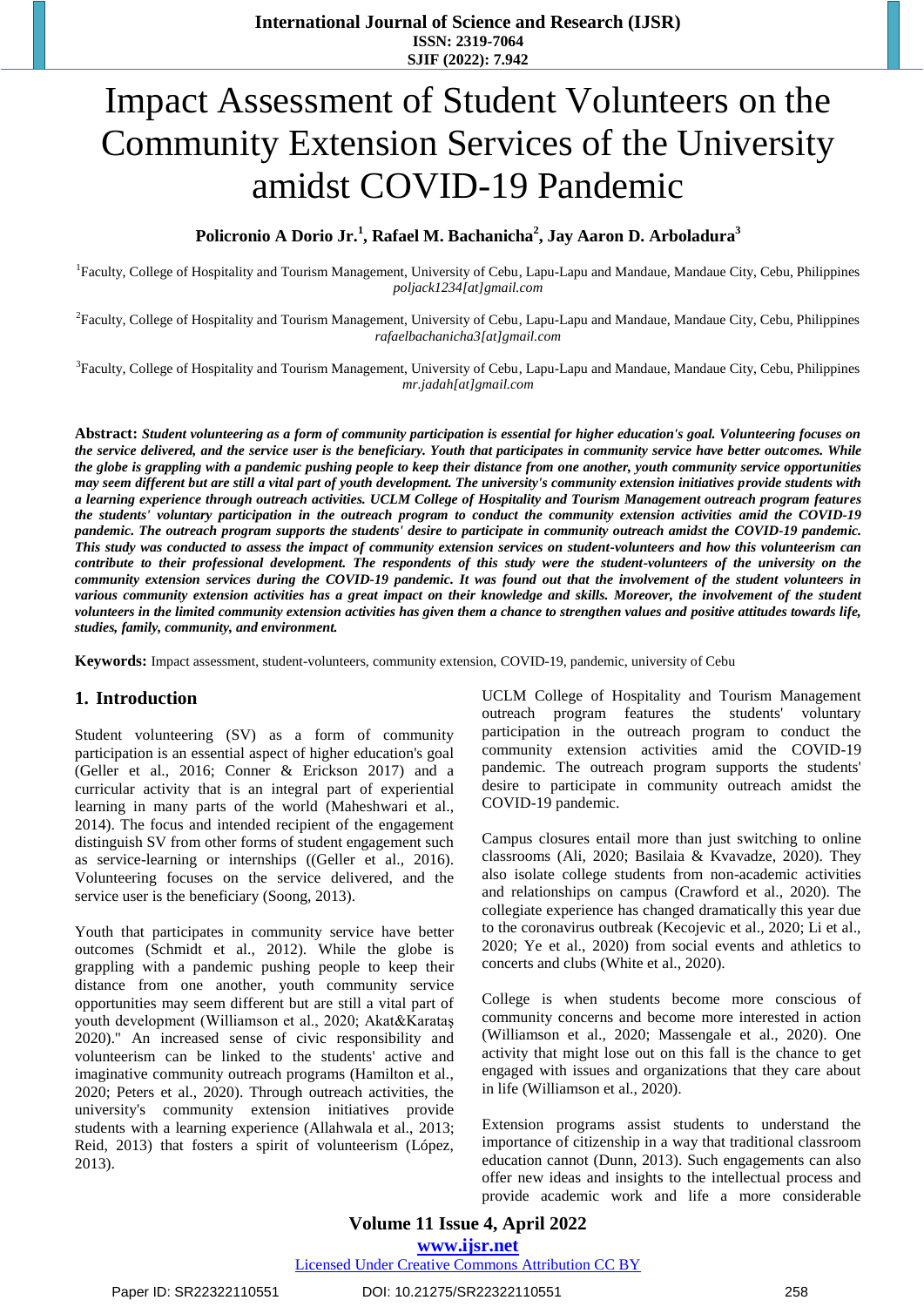#### **International Journal of Science and Research (IJSR) ISSN: 2319-7064 SJIF (2022): 7.942**

significance (Moore, 2012). Simultaneously, community stakeholders have a better awareness of pertinent issues and are better equipped to make decisions that will help them improve their current situation (Bracken et al., 2015).

Coproduction relies heavily on volunteerism (Tõnurist & Surva 2017; Musso et al., 2019). Coproducing volunteers actively deliver critical public services to their local communities without receiving any monetary remuneration (Leyshon et al., 2019). Working with volunteers and groups to deliver community services can address critical gaps (Tõnurist & Surva 2017) and keep governmental agencies from becoming overburdened during crisis events like COVID-19 (Gostin et al., 2020). However, the government's capacity to properly use volunteers and link volunteer coproducers with relevant duties is the most significant impediment to public volunteerism (Pestoff, 2018).

The Commission on Higher Education (CHED) in the Philippines has mandated that universities and colleges provide educational and civic services to the communities (Balanay & Halog 2016). The Republic Act 9163, also known as the "National Service Training Program (NSTP) Act of 2001," is an example of such policies (Ruiz &Sabio 2012; Llenares & Deocaris 2018). It emphasizes HEIs' commitment to deliver, promote, and sustain community service. It is worth noting that this is similar to the community service-learning programs established in the United States under the National and Community Service Act of 1990. The Commission just launched the Malaysian Journal of Learning and Instruction: Vol. CHED Memorandum Order 52, series of 2016: 35-55 37 efforts to re-direct extension programs under 15 (No. 1) June 2018: 35-55 37 efforts to re-direct extension programs under CHED Memorandum Order 52, series of 2016 (Ruiz & Sabio 2012).

The policy lays out some guidelines for HEI community extension programs, including "providing space to discover practical, evidence- and science-based answers that can address real-world social, economic, and environmental challenges of partner citizens and communities." As producers of knowledge or innovation hubs, HEIs are uniquely positioned to collaborate with communities, businesses, and industries to address real-world social, economic, and environmental challenges (Balanay & Halog 2016). University extensions, sometimes known as "university extensions," are "any educational innovations carried out outside the university." Most of these innovations are focused on literary, agricultural, and social issues (Llenares & Deocaris 2018).

Partnerships between higher education institutions and the general public should be mutually beneficial (Franco et al., 2019). The academe's research and technology transfer initiatives should improve curriculum and pedagogy (Toquero, 2020). Community stakeholders have a better awareness of pertinent issues and are better equipped to make decisions that will help them improve their current situation (Franco et al., 2019).

HEIs deliver extension programs in various ways (Rubens et al., 2017). There are delivery methods that focus on students

assisting local organizations and delivery methods that involve faculty and staff programs to address community development (Hénard & Roseveare 2012) in the form of educational cohorts, social service, public health, and livelihood and technical training, consultations, and direct application of R&D output (Porter et al., 2014). Livelihood, health promotion, and computer literacy initiatives are the most common forms of extension efforts (Llenares & Deocaris 2018).

The College of Hospitality and Tourism Management of the University of Cebu LM Campus is very responsive and supportive to the call of the Commission on Higher Education to provide educational and civic services to the communities. Student-volunteers are motivated to participate in the community extension services of the College because they want to help the underserved of the society and develop a sense of volunteerism among them. Hence, this study was conducted to assess the impact of community extension services on student-volunteers and how this volunteerism can contribute to their professional development.

# **2. Methodology**

# **Research Design**

This study utilized descriptive research methods to determine the impact of community extension services on the student-volunteers of the university amidst the COVID-19 pandemic.

# **Research Site**

The study was conducted at the University of Cebu Lapulapu and Mandaue Campus 2nd semester, AY 2020- 2021.

# **Respondents**

The respondents of this study were the BSHM studentvolunteers of the College of Hospitality and Tourism Management of the University of Cebu Lapulapu and Mandaue Campus.

#### **Instrumentation**

This study utilized a self-assembled study survey. It is divided into two parts. The first part is the respondent's profile, and the second part is the activities students participated in and or volunteered. The third part of the instrument is the impact of the different community extension programs of the university on the student volunteers.

# **Treatment of Data**

A simple percentage was used to determine the profile of the respondents. At the same time, a weighted mean was utilized to assess the impact of the different community extension programs of the university on the student volunteers.

# **3. Results and Discussions**

Presented in figure 1 below is the demographic profile of the respondents in terms of age majority, with 71.7 percent belonging to the ages between 18-21 years old followed by 26.4 percent between 22-24 years old. The student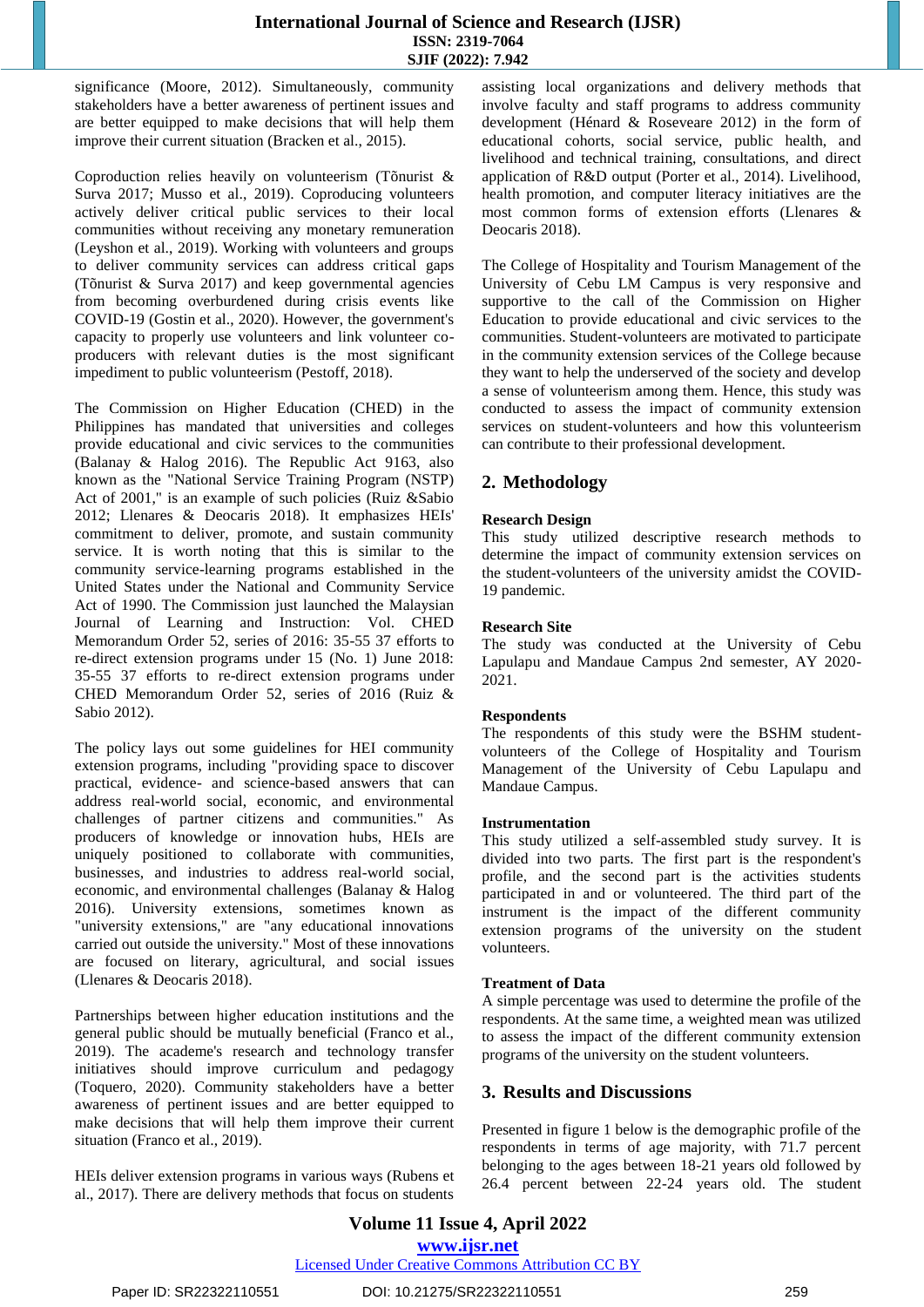volunteers or respondents of this study at these levels started to mature, be independent, and establish experience.

The maturity of the student volunteers is an essential part of exercising their potentialities. It is the best time for them to prove their capabilities and determine areas in building selfsufficiency and focus on individual goals in life.



Figure 1: Demographic profile of the respondents in terms of age



**Figure 2:** Demographic Profile of the Student Volunteers in terms of Year Level

Shown in figure 2 above is the profile of the respondents or student volunteers. In terms of year level, most of the 106 total participants in this study were 37.7 percent from the 2nd year. Next is 33.0 percent from the 3rd year, 25.5 percent from the 1st year, and a few percent from the 4thyear level.

The result indicates strong involvement and participation of student volunteers from the first year to third-year levels. It implies encouragement, support, and motivation through orientation programs online.

**Table 1:** CHTM-CARES Activities for A.Y. 2020-2021

| Activities<br>$\%$<br>F<br>• Gift Giving Programs to Partner Communities'<br>39.6<br>42<br>selected beneficiaries thru CARES Office<br>· Donation Campaign and distributions of goods for<br>42.5<br>Fire Victims thru CARES Office<br>• Virtual Seminar for Butuanon River Rehabilitation<br>28<br>264<br>Program (Virtual River Summit 2020)<br>• Donation and distributions of relief goods to<br>48.1<br>calamity (typhoons) victims thru CARES Office<br>226<br>• Others (Virtual seminars, orientation, and the likes) |  |  |
|------------------------------------------------------------------------------------------------------------------------------------------------------------------------------------------------------------------------------------------------------------------------------------------------------------------------------------------------------------------------------------------------------------------------------------------------------------------------------------------------------------------------------|--|--|
|                                                                                                                                                                                                                                                                                                                                                                                                                                                                                                                              |  |  |
|                                                                                                                                                                                                                                                                                                                                                                                                                                                                                                                              |  |  |
|                                                                                                                                                                                                                                                                                                                                                                                                                                                                                                                              |  |  |
|                                                                                                                                                                                                                                                                                                                                                                                                                                                                                                                              |  |  |
|                                                                                                                                                                                                                                                                                                                                                                                                                                                                                                                              |  |  |
|                                                                                                                                                                                                                                                                                                                                                                                                                                                                                                                              |  |  |

Table 1 above showed the limited activities of the CHTM-CARES for A.Y. 2020-2021 due to pandemic. Despite the trying times, the student volunteers have given their full support on the donation and distribution of relief goods to calamity victims, with 51 or 48.1 percent of the total 106 respondents participating in this study.

In addition, there were 45 student volunteers, or 42.5 of the total 106 respondents involved in the donation campaign and distribution of goods to fire victims in Mandaue City through the Community Awareness, Relations, and Extension Service (CARES) office.

Further, there were 42 student volunteers involved in the gift-giving program to partner communities' selected beneficiaries undertaken through the CARES office. Students also participated in the virtual seminar for the Butuanon River Rehabilitation program in partnership with the Department of Environment and Natural Resources.

The involvement of student volunteers during this academic year signifies dedication commitment and showcases individual social responsibility. It is a good indication that student volunteers are willing to exert efforts despite the limitations brought by COVID-19.

| SKIIIS OF the Student Volumeers<br>Variables                                     |   | Mode Interpretation |
|----------------------------------------------------------------------------------|---|---------------------|
| <b>Enhances Interpersonal Skills</b>                                             | 4 | MA                  |
| <b>Exercises leadership Potentials</b>                                           | 4 | MA                  |
| Increases human relation skills                                                  | 4 | MA                  |
| Enhances managerial knowledge and<br>skills                                      | 4 | MA                  |
| Enhances knowledge in the industry                                               | 4 | MA                  |
| Improves customer service delivery                                               | 4 | MA                  |
| Aligns industry-standard practices                                               | 4 | MA                  |
| Increases awareness on community<br>development programs                         | 4 | МA                  |
| Increases<br>the<br>awareness<br>$\alpha$ n<br>importance of community relations | 4 | MA                  |
| Enhances awareness on community<br>characteristics                               | 4 | МA                  |
| <b>Average Mode</b>                                                              | 4 | МA                  |

**Table 2:** Impact of the Involvements on the Knowledge and  $\mathbf{S}_{\mathbf{S}}$  Skille of the Student Volunt

**Legend:***Strongly Agree- 5, Agree– 3, Strongly Disagree- 1 Moderately Agree- 4 Disagree- 2*

Presented in table 2 above is the impact of the involvements on the knowledge and skills of the student volunteers. Based on the study results, student volunteers asserted that their involvement enhances interpersonal skills with a modal rating of 4 interpreted as moderately agree. Interpersonal skill is one of the characteristics that a person must possess to become a good leader in the future.

Exercising the leadership potentials of students is also one of the skills gained in participating in various community extension activities with a modal rating of 4 interpreted as moderately agree. At this point, student volunteers try to empower themselves and establish an experience of becoming dignified leaders soon.

Increasing human relation skills is one of the benefits gained through active involvement in various community extension

# **Volume 11 Issue 4, April 2022 www.ijsr.net**

Licensed Under Creative Commons Attribution CC BY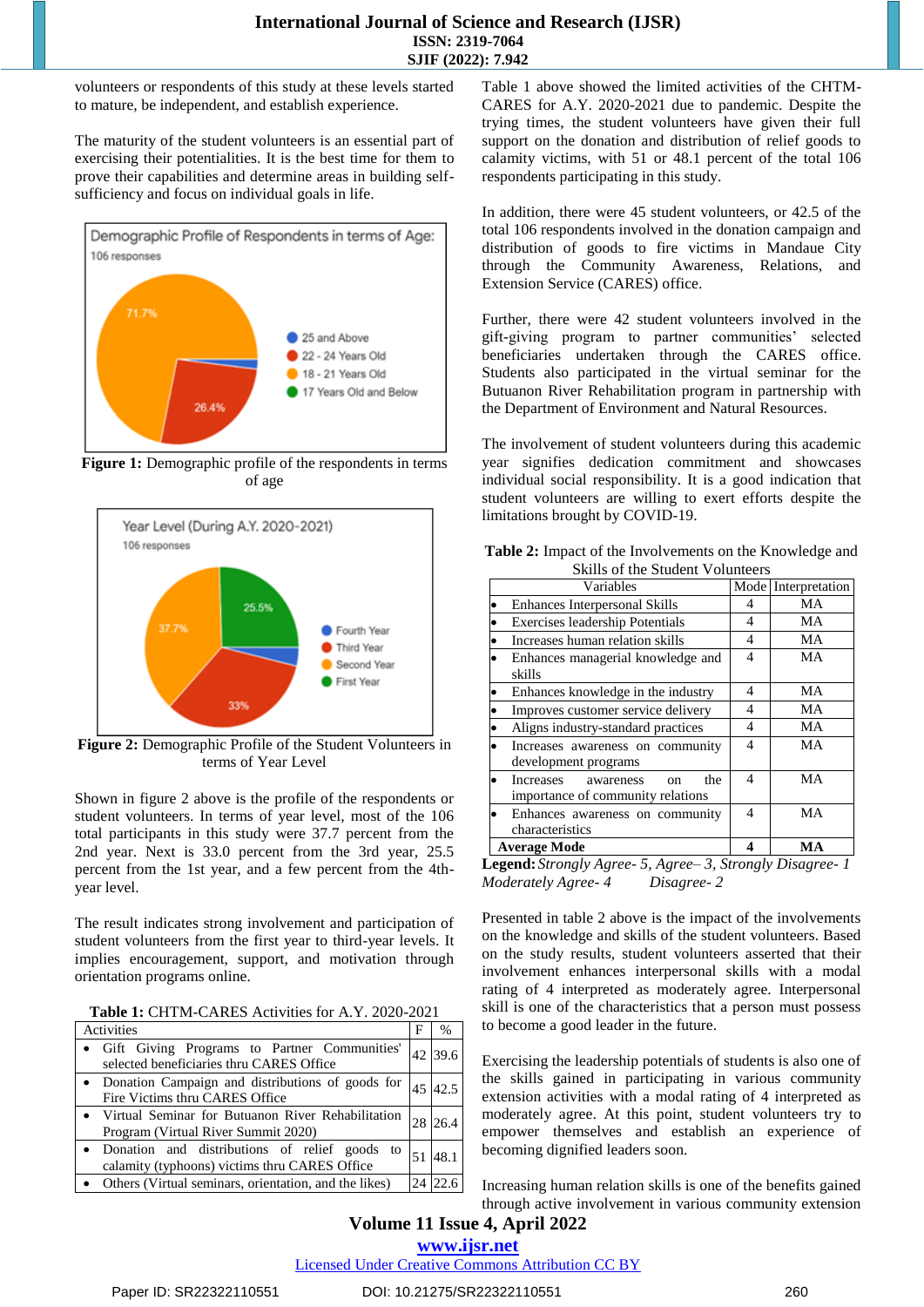#### **International Journal of Science and Research (IJSR) ISSN: 2319-7064 SJIF (2022): 7.942**

activities, as shown in Table 2 above, with a modal rating of 4 interpreted as moderately agree. Human relations is one of the skills needed in the workplace. With this, student volunteers try to generate in preparation for their future endeavors.

Participating in various community extension activities can also enhance the managerial knowledge and skills of the student volunteers, as shown in table 2 with a modal rating of 4 interpreted as moderately agree. The students' exposure is of great help in developing managerial skills and an avenue to practice what has been taught in the classrooms.

In addition, student volunteers gained enough skills on delivering customer service with a modal rating of 4 interpreted as moderately agree. It indicates that students can ensure proper handling of customers, dealing with different personalities, and handling customers' concerns.

Moreover, the strong involvement of student volunteers in various community extension services enhances knowledge in the industry, aligns industry-standard practices, increases awareness on community development programs, increases awareness of the importance of community relations, and enhances awareness of community characteristics. These elements can lead to personal and professional development and widen their horizons in life.

Overall, it greatly impacts student volunteers involved in various community extension activities against their knowledge and skills. Skills development can be acquired not only inside the classroom but also through exposure to various programs, activities, seminars, and training within the school premises and community-wide engagement.

| <b>Table 3:</b> Impact of the Involvements on the Attitude and |
|----------------------------------------------------------------|
| Values of the Student Volunteers                               |

| Variables                                                        |                          | Mode Interpretation |
|------------------------------------------------------------------|--------------------------|---------------------|
| • Establishes rapport and camaraderie to                         | 3                        | MA                  |
| stakeholders                                                     |                          |                     |
| • Increases confidence level and trust                           | 4                        | MA                  |
| • Strengthens self-respect and discipline                        | $\overline{\mathcal{A}}$ | MA                  |
| • Creates positive image within<br>the<br>community              | 4                        | MA                  |
| • Strengthens the value of quality<br>improvements               | $\overline{4}$           | MA                  |
| • Enhances personal and professional<br>characteristics          | 4                        | MA                  |
| • Develops positive emotions against<br>people                   | $\overline{\mathcal{A}}$ | MA                  |
| • Develops individual or personal social<br>responsibility       | $\overline{\mathcal{A}}$ | MA                  |
| • Establishes strong support<br>to<br>environmental conservation | 4                        | MA                  |
| • Integrates safety, security and risk<br>management at home     | 4                        | MA                  |
| <b>Average Mode</b>                                              | 4                        | MA                  |

**Legend:***Strongly Agree- 5, Agree– 3, Strongly Disagree- 1 Moderately Agree- 4 Disagree- 2*

Shown in table 3 above is the impact of the involvement on the attitude and values of the student volunteers. The result showed that students' involvement greatly impacts the increase of confidence level and trust, strengthens selfrespect and discipline, strengthens values on quality improvements, enhances personal and professional characteristics, and develops positive emotions towards people. These elements emphasize the individual perspectives in life. These are intangible tools used to drive students soaring high as they go on their journey in the industry.

Likewise, the results in table 3 create a positive image within the community. It also develops individual or personal social responsibility, establishes strong support for environmental conservation, and integrates safety, security, and risk management at home. These components may give student volunteers a chance to govern socio-economic activities, implement environmental conservation and ensure safety and security at their household level.

Also, table 3 indicates the impact of the student volunteers on establishing rapport and camaraderie with stakeholders within academic institutions and the hospitality industry, with a modal rating of 3 interpreted as agreeing. It implies constant teamwork and professionalism, and it can also give a chance for the students to enhance and update industry knowledge.

In totality, the involvement of student volunteers in various community extension activities has a great impact on their attitudes and values. It is a good indication that students were not just wasting their time on participating in community extension activities but also giving them a chance to create their image. Their involvement empowers them to become good leaders in the industry soon.

# **4. Conclusions**

Based on the findings, the following conclusions were drawn:

- The majority of the student volunteers for the A.Y. 2020- 2021 was at least 18 years old and above, mostly from 1st year to 3rd-year level, respectively.
- The community extension activities implemented and participated by student volunteers were limited to online seminars and relief goods contributions and distributions due to pandemics.
- The involvement of the student volunteers in various community extension activities has a great impact on their knowledge and skills.
- Involvement of the student volunteers in the limited community extension activities has given them a chance to strengthen values and positive attitudes towards life, studies, family, community, and environment.

# **5. Recommendations**

Based on the conclusions, the following recommendations were drawn:

- Strengthen orientation program to encourage strong involvement of students in the community extension activities.
- Design new programs that will be implemented and encourage student engagement in the wider community.

Licensed Under Creative Commons Attribution CC BY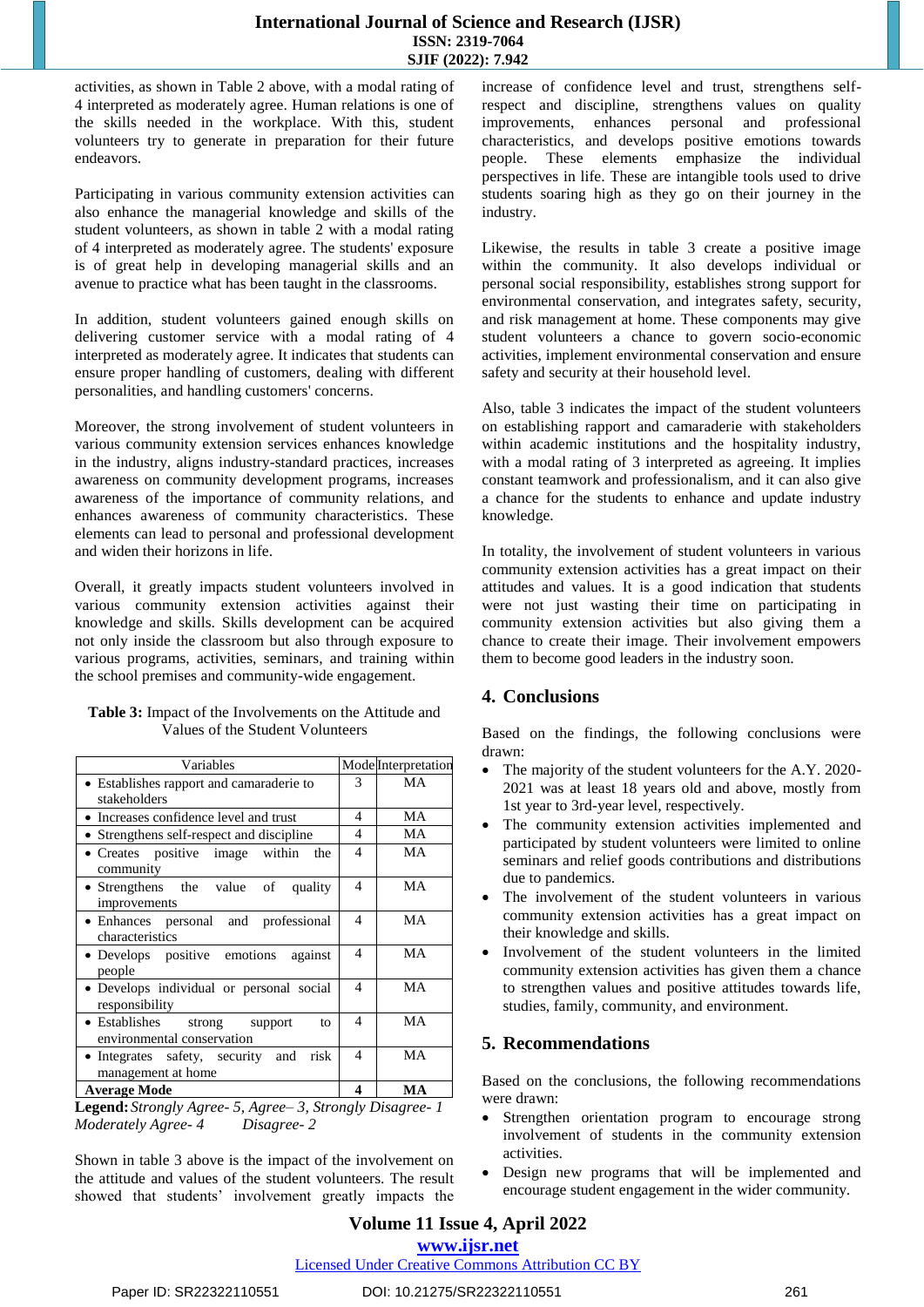**International Journal of Science and Research (IJSR) ISSN: 2319-7064 SJIF (2022): 7.942**

- Ensure student volunteers have fully understood the importance of participating in community extension activities to enhance knowledge and skills.
- Encourage students to establish individual social responsibility to harness positive attitudes and values towards work, life, studies, community, and industry.

# **References**

- [1] Ali, W. (2020). Online and remote learning in higher education institutes: A necessity in light of COVID-19 pandemic. Higher education studies, 10(3), 16-25.
- [2] Allahwala, A., Bunce, S., Beagrie, L., Brail, S., Hawthorne, T., Levesque, S., ... &Visano, B. S. (2013). Building and sustaining community-university partnerships in marginalized urban areas. Journal of Geography, 112(2), 43-57.
- [3] Akat, M., &Karataş, K. (2020). Psychological effects of COVID-19 pandemic on society and its reflections on education. Electronic Turkish Studies, 15(4).
- [4] Balanay, R. M., &Halog, A. (2016). Teaching education for sustainable development at university level: A case study from the Philippines. In Teaching Education for Sustainable Development at University Level (pp. 163-174). Springer, Cham.
- [5] Basilaia, G., &Kvavadze, D. (2020). Transition to online education in schools during a SARS-CoV-2 coronavirus (COVID-19) pandemic in Georgia. Pedagogical Research, 5(4).
- [6] Bracken, L. J., Bulkeley, H. A., & Whitman, G. (2015). Transdisciplinary research: understanding the stakeholder perspective. Journal of environmental planning and management, 58(7), 1291-1308.
- [7] Conner, J., & Erickson, J. (2017). When Does Service-Learning Work? Contact Theory and Service-Learning Courses in Higher Education. Michigan Journal of Community Service Learning, 23(2), 53-65.
- [8] Crawford, J., Butler-Henderson, K., Rudolph, J., Malkawi, B., Glowatz, M., Burton, R., ... & Lam, S. (2020). COVID-19: 20 countries' higher education intra-period digital pedagogy responses. Journal of Applied Learning & Teaching, 3(1), 1-20.
- [9] Dunn, D. (2013). The psychologically literate citizen: Foundations and global perspectives. Oxford University Press.
- [10] Franco, M., Silva, R., & Rodrigues, M. (2019). Partnerships between higher education institutions and firms: The role of students' curricular internships. Industry and higher education, 33(3), 172-185.
- [11] Geller, J. D., Zuckerman, N., & Seidel, A. (2016). Service-learning as a catalyst for community development: how do community partners benefit from service-learning?. Education and Urban Society, 48(2), 151-175.
- [12] Gostin, L. O., Friedman, E. A., & Wetter, S. A. (2020). Responding to COVID‐19: how to navigate a public health emergency legally and ethically. Hastings center report, 50(2), 8-12.
- [13] Hamilton, J. L., Nesi, J., &Choukas-Bradley, S. (2020). Teens and social media during the COVID-19 pandemic: Staying socially connected while physically distant.
- [14] Hénard, F., &Roseveare, D. (2012). Fostering quality teaching in higher education: Policies and practices. An IMHE Guide for Higher Education Institutions, 1(1), 7-11.
- [15] Kecojevic, A., Basch, C. H., Sullivan, M., &Davi, N. K. (2020). The impact of the COVID-19 epidemic on mental health of undergraduate students in New Jersey, cross-sectional study. PloS one, 15(9), e0239696.
- [16] Leyshon, C., Leyshon, M., & Jeffries, J. (2019). The complex spaces of co‐production, volunteering, ageing and care. Area, 51(3), 433-442.
- [17] Li, H. Y., Cao, H., Leung, D. Y., &Mak, Y. W. (2020). The psychological impacts of a COVID-19 outbreak on college students in China: a longitudinal study. International journal of environmental research and public health, 17(11), 3933.
- [18] Llenares, I. I., &Deocaris, C. C. (2018). Measuring the Impact of an Academe Community Extension Program in the Philippines. Malaysian Journal of Learning and Instruction, 15(1), 35-55.
- [19] López, O. S. (2013). Creating a sustainable university and community through a common experience. International Journal of Sustainability in Higher Education.
- [20] Maheshwari, B., Varua, M., Ward, J., Packham, R., Chinnasamy, P., Dashora, Y., ... & Rao, P. (2014). The role of transdisciplinary approach and community participation in village scale groundwater management: insights from Gujarat and Rajasthan, India. Water, 6(11), 3386-3408.
- [21] Massengale, K. E., Strack, R. W., Orsini, M. M., &Herget, J. (2016). Photovoice as pedagogy for authentic learning: Empowering undergraduate students to increase community awareness about issues related to the impact of low income on health. Pedagogy in Health Promotion, 2(2), 117-126.
- [22] Moore, A. (2012). Teaching and learning: Pedagogy, curriculum and culture. Routledge.
- [23] Musso, J. A., Young, M. M., & Thom, M. (2019). Volunteerism as co-production in public service management: application to public safety in California. Public Management Review, 21(4), 473-494.
- [24] Pestoff, V. (2018). Co-production at the crossroads of public administration regimes. In Co-production and co-creation (pp. 27-36). Routledge.
- [25] Peters, M. A., Wang, H., Ogunniran, M. O., Huang, Y., Green, B., Chunga, J. O., ... & Hayes, S. (2020). China's internationalized higher education during COVID-19: Collective student autoethnography. Postdigital science and education, 2(3), 968-988.
- [26] Porter, W. W., Graham, C. R., Spring, K. A., & Welch, K. R. (2014). Blended learning in higher education: Institutional adoption and implementation. Computers & Education, 75, 185-195.
- [27] Reid, J. (2013). Universities without walls: engaging our world. Higher Education Review, 46(1).
- [28] Rubens, A., Spigarelli, F., Cavicchi, A., & Rinaldi, C. (2017). Universities' third mission and the entrepreneurial university and the challenges they bring to higher education institutions. Journal of Enterprising Communities: People and Places in the Global Economy.

# **Volume 11 Issue 4, April 2022**

**www.ijsr.net**

# Licensed Under Creative Commons Attribution CC BY